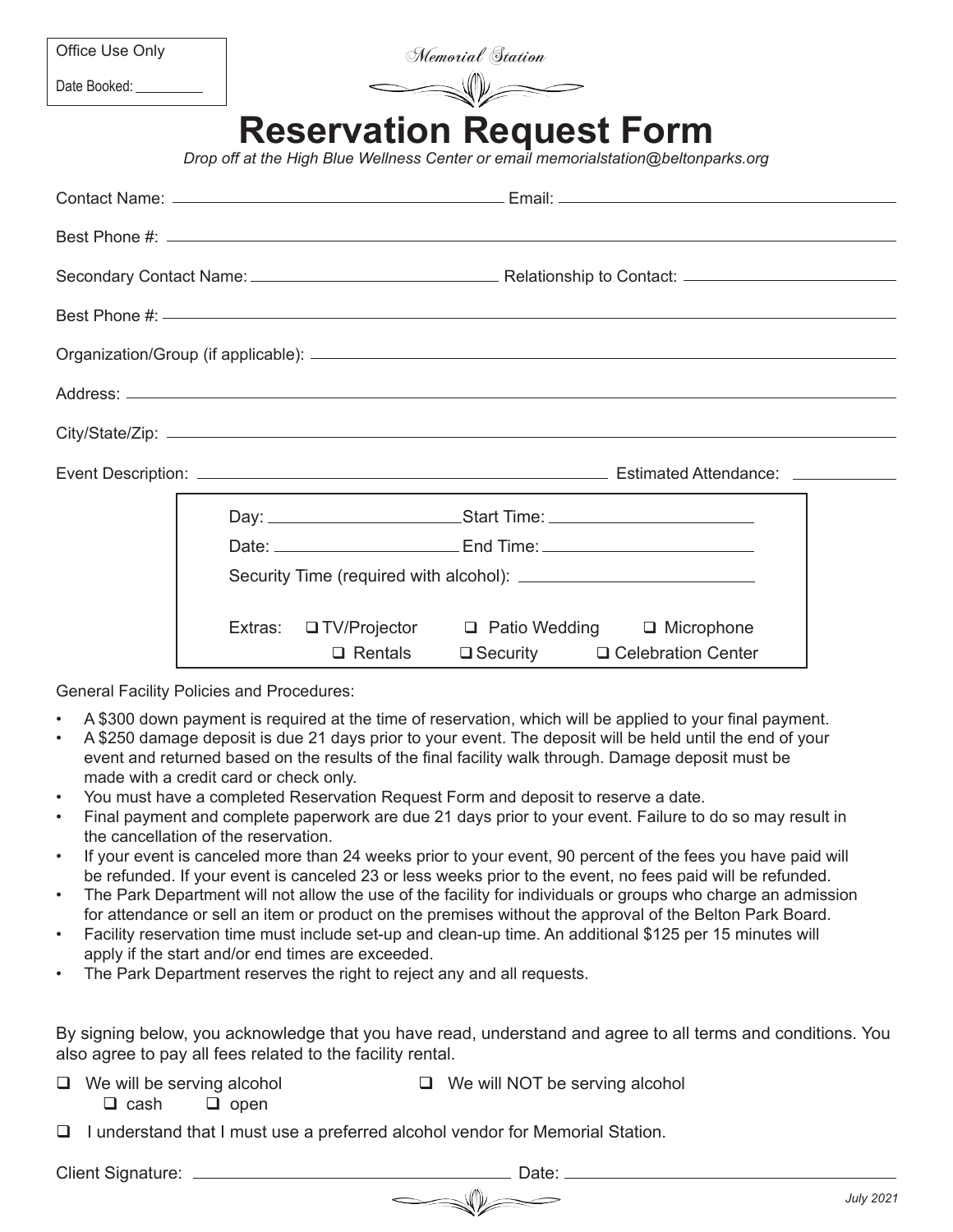Memorial Station

## **Rental Fees**

All rental packages include tables, chairs, and kitchen access

**Prime Time** *(Friday after 5:00 pm, all day Saturday) \*\*Prime Time Rates apply to all Major Holidays*

|                                 | <b>Belton Resident</b><br>Civic/NonProfit | <b>Belton NonResident</b> |  |
|---------------------------------|-------------------------------------------|---------------------------|--|
| Hourly Rate (w/minimum 4 hours) | \$235                                     | \$285                     |  |
| <b>Block Rate</b> (8 hours)     | \$1,760                                   | \$2,135                   |  |
| <b>Block Rate</b> (12 Hours)    | \$2,585                                   | \$3,135                   |  |

**NonPrime Time** *(Sunday - Thursday; Friday before 5:00 pm)* 

|                                        | <b>Belton Resident</b><br><b>Civic/NonProfit</b> | <b>Belton NonResident</b> |
|----------------------------------------|--------------------------------------------------|---------------------------|
| <b>Hourly Rate</b> (w/minimum 4 hours) | \$150                                            | \$175                     |

### **Additional Fees**

| Police Officer (required w/alcohol rental) | \$50/hr   |
|--------------------------------------------|-----------|
| <b>Microphone</b>                          | \$10      |
| ΤV                                         | \$50      |
| <b>Patio Wedding Ceremony</b>              | \$1/chair |
| <b>Celebration Center</b> (if available)   | \$75      |
| <b>Lights</b> (pre-hung)                   | \$25      |

### **Rentals** *(\$30 minimum order)*

| Elite Linens - Black, Ivory and White only            |            |  |  |  |
|-------------------------------------------------------|------------|--|--|--|
| 120" (Floor Length)                                   | \$15/ea    |  |  |  |
| 90" x 156" (Floor Length)                             | \$20/ea    |  |  |  |
| Napkins (various colors - hand-picked to perfection!) | \$.75/each |  |  |  |
| Standard Linens - 30 colors available                 |            |  |  |  |
| 90" x 90" (Lap Length)                                | \$9/ea     |  |  |  |
| 59" x 92" (Lap Length)                                | \$5/ea     |  |  |  |
| <b>Napkins</b>                                        | \$.50/each |  |  |  |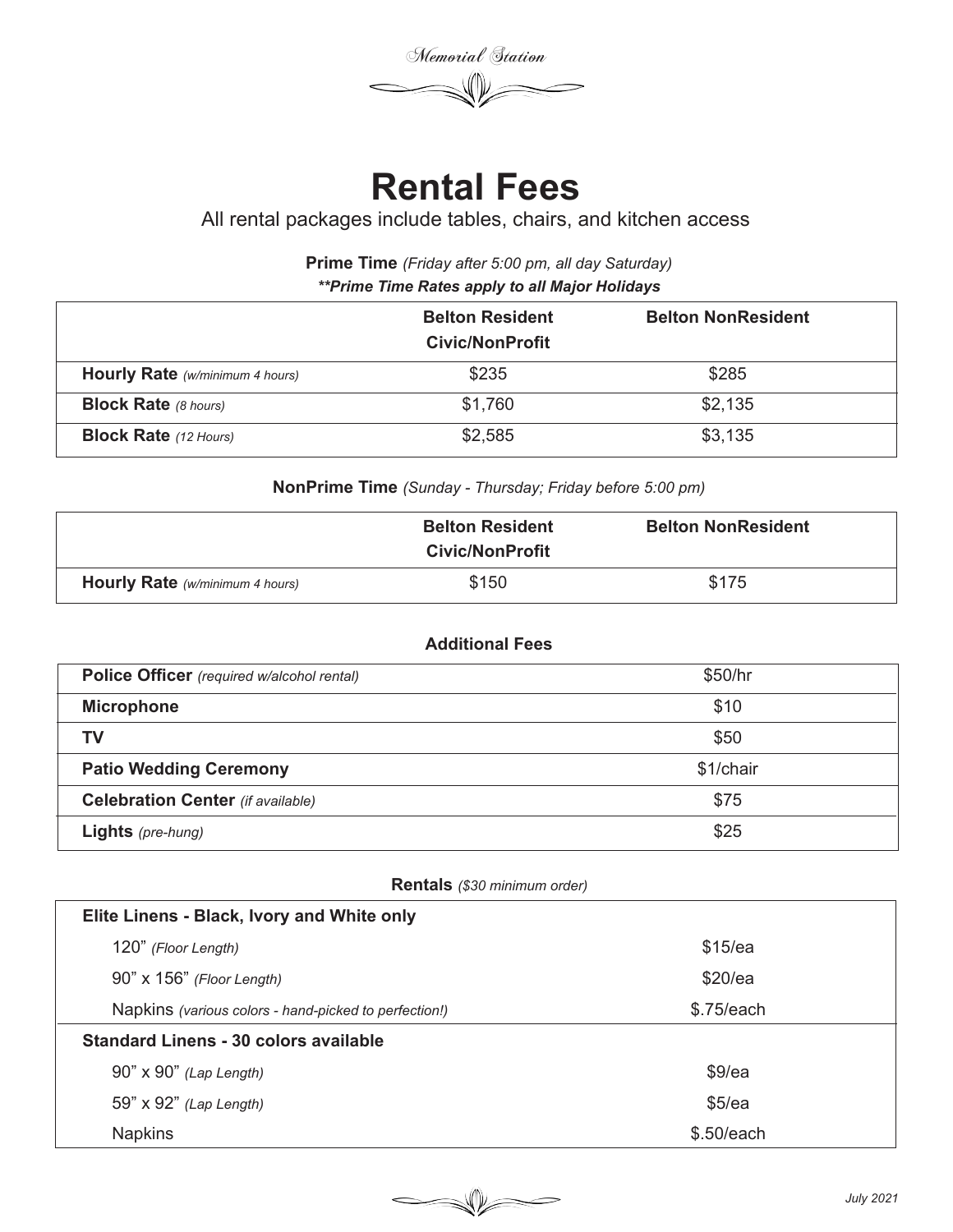Memorial Station

## **Frequently Asked Questions**

### **What amenities are available**?

Our event space includes indoor and outdoor space with a gorgeous stone gas fireplace and outdoor fire pit, patio and gazebo access, caterer's kitchen with several appliances, 80" TV, 6' rectangular tables, 60" round tables, 30" bar-height tables, black banquet chairs, and free parking.

### **What do our fees include**?

Our basic rental fee includes event set up and tear down of tables and chairs and an on-site attendant. Add-ons include audio/visual equipment, security, patio ceremony, linens, and the Celebration Center.

### **How many guests can we accommodate**?

The venue can seat up to 275 guests. This would allow additional space for food and drink service.

### **Are tables and chairs provided**?

Yes we will provide tables and chairs set up as you wish. This includes standard black banquet chairs, (32) 60" round tables, (20) 6' rectangular tables and (6) 30" high top tables. We also offer 150 white chairs for patio ceremonies or inside seating. The client is responsible for lights and linens (if not rented through the Park Department), chair covers, etc.

### **Can we bring in our own vendors**?

Absolutely!! We have a list of preferred caterers, but we are open to your preferences for music, food, etc. Outside food vendors who will be serving during your event must have a current Belton Occupational License.

Alcohol must be provided by one of our preferred alcohol vendors - Affordable Elegance, Embrace the Grape, Katie's Catering, and Top Shelf. Client will maintain contact with preferred alcohol vendor for event details.

- Embrace the Grape 816.260.6498
- \* Katies Catering 816.863.4869
- Top Shelf 816.554.6700

### **How do we reserve Memorial Station**?

To reserve Memorial Station you will need to have a Reservation Request Form and a \$300 down payment to secure the date. Full payment and complete paperwork are due 21 days prior to the event.

 $\begin{picture}(120,10) \put(0,0){\dashbox{0.5}(120,0){ }} \put(15,0){\dashbox{0.5}(120,0){ }} \put(15,0){\dashbox{0.5}(120,0){ }} \put(15,0){\dashbox{0.5}(120,0){ }} \put(15,0){\dashbox{0.5}(120,0){ }} \put(15,0){\dashbox{0.5}(120,0){ }} \put(15,0){\dashbox{0.5}(120,0){ }} \put(15,0){\dashbox{0.5}(120,0){ }} \put(15,0){\dashbox{0.5}(120,0){ }} \put$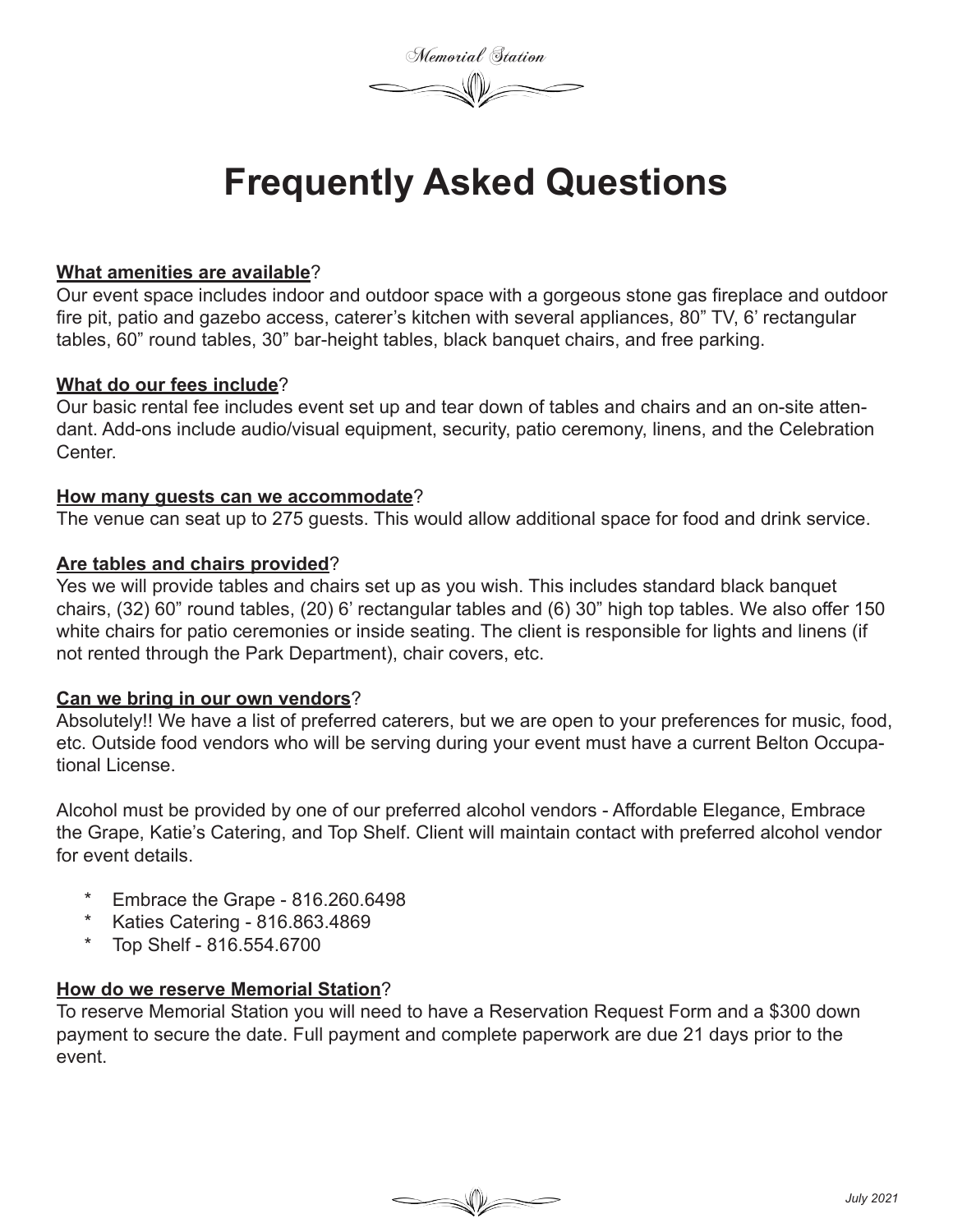Memorial Station

## **Security Policy**

The client is required to have a scheduled off-duty Belton Police officer on property if alcohol has been approved and is being served at the event.

Belton Police officers will be scheduled through the Park Department. The cost is \$50 per hour per officer from the time alcohol is served until the end of the contract time.

The cost of the officer will be added to the client's total fee, and the the Park Department will make payment to the Belton Police Department.

# **Facility Cancellation Policy**

If circumstances arise that would cause the cancellation of your event, a cancellation fee will be assessed. The client also will be responsible for, and be assessed, any and all costs incurred by the Park Department up to the time of cancellation. The fee schedule for a cancellation is as follows:

| If the event is cancelled   | Amount refunded              |
|-----------------------------|------------------------------|
| 24 or more weeks from event | 90% of the total amount paid |
| 23 weeks or less from event | 0% of the total amount paid  |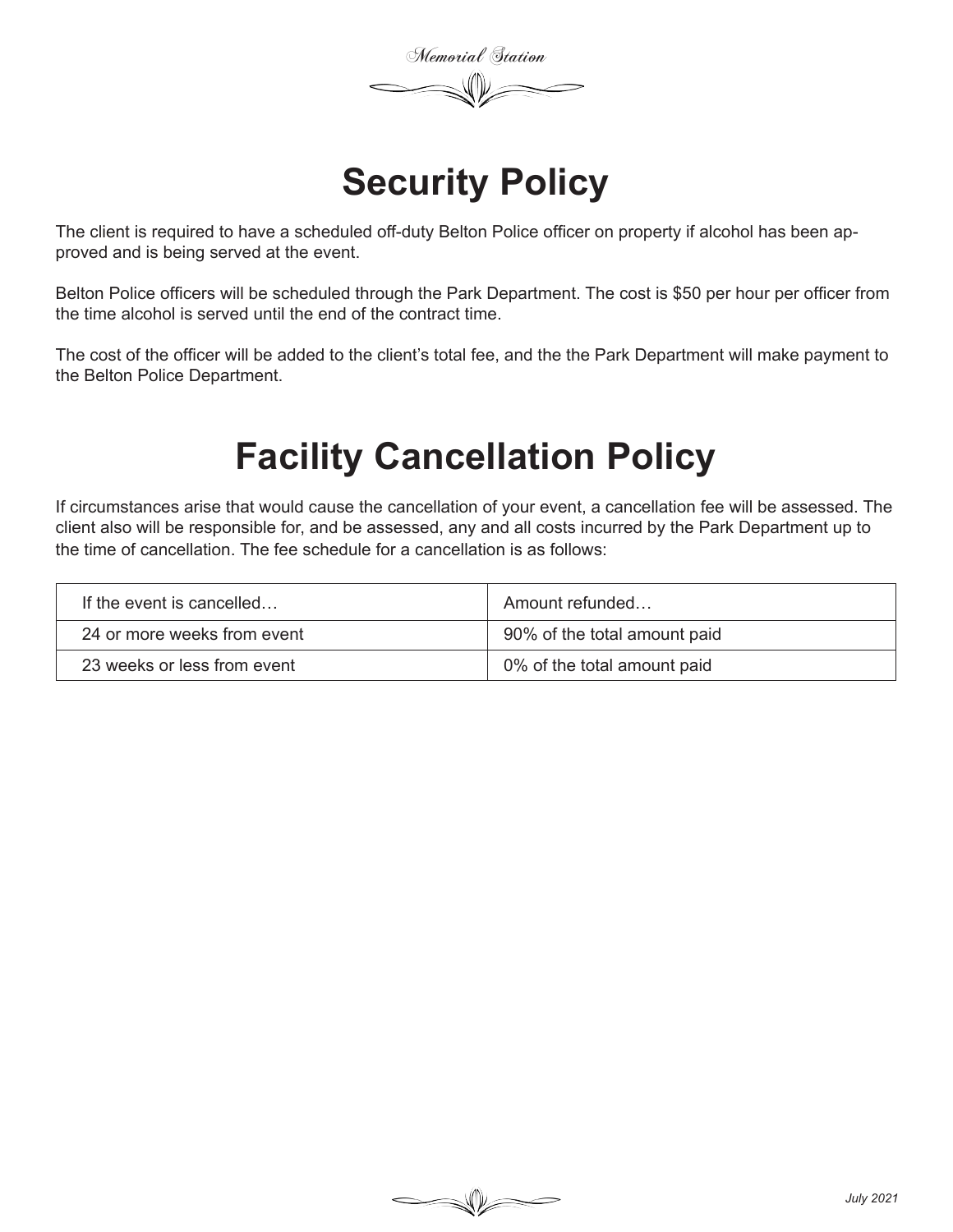Memorial Station

### **Memorial Station Rental Policies and Procedures**

The facility is available to rent daily from 6:00am to 1:00am, with a minimum 4-hour reservation.

The Park Department is not responsible for accidents, injury, illness or loss of group or individual property.

The Park Department requires proof of insurance coverage for \$2,000,000, when the activity is deemed potentially hazardous to life, personal injury or facility damages.

Rental groups only may use the facilities and/or equipment specifically designated on the rental agreement.

Full payment and final paperwork are due 21 days prior to the event, including officer fees. Failure to meet the deadline may result in forfeit of the reservation and deposit.

The Park Department shall furnish lights, heat, air conditioning, general room set up and janitorial services incidental to ordinary building usage. The client shall be responsible for all decorating and other special preparations necessary for the event (as approved). It is the responsibility of the client to inform the Park Department of all equipment, caterers or other special needs or uses prior to the event (i.e. grills, deliveries, room set up, etc.). Such requests must be made 21 days prior to the event in order to allow time for consideration and approval.

The client must clear all tables of debris, pick up all trash, remove decorations and dispose of all food. The kitchen must be left in the condition in which it was prior to the event. The Park Department is not liable for any injuries due to misuse of the kitchen equipment or failure to follow kitchen rules.

All vendors (bands, DJs, photographers, rental companies, etc.) must leave at the time indicated on the Event Information Sheet. You will be charged for any additional time past your scheduled departure time. Clients will be charged for ALL hours the facility is being occupied, including decorating and clean up time.

Rental times include set up and teardown AND when vendors are in the facility.

The serving or consumption of beer or liquor on the premises will be allowed under the following conditions (city sponsored events excluded):

- 1) Alcohol will be served by one of our preferred alcohol vendors.
- 2) No alcoholic beverages will be allowed outside of the immediate Memorial Station premises.
- 3) Any function where an alcohol permit is issued will require additional security at the cost of the client.
- 4) An Officer fee of \$50/hr will be added to the reservation once serving time is established. The officer must be on site until the end of the rental. The Officer fee is due 21 days prior to the event.

- 5) No alcohol may be distributed by anyone other than a preferred alcohol vendor. Alcohol may not be consumed during any time other than the approved service time.
- 6) Alcohol service must end 45 minutes prior to the end of the rental time.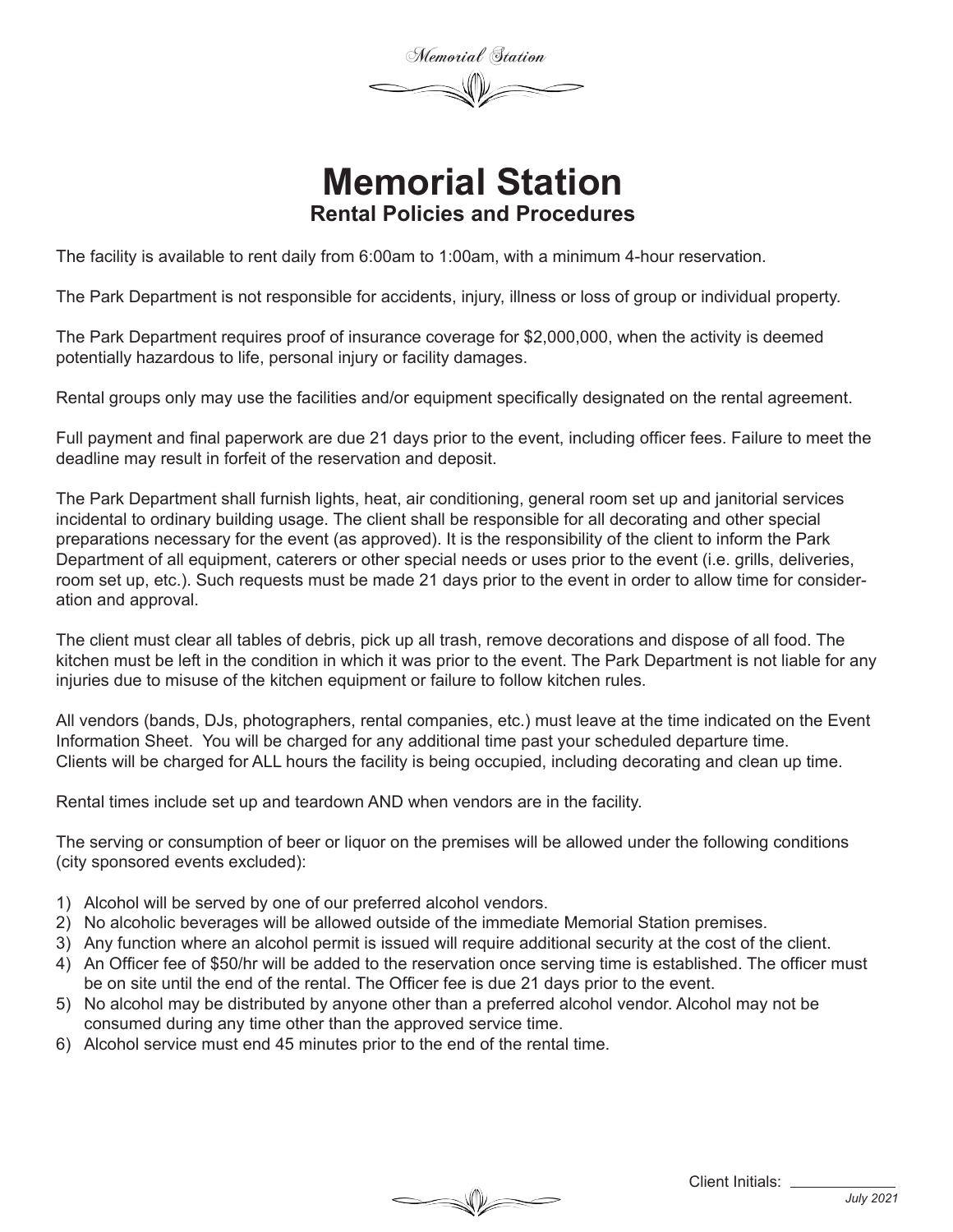Memorial Station

### **Rental Policies and Procedures** *continued***...**

Patio Ceremonies will be set up by Park Department Staff, but client/guests will be responsible for the transition to reception chair set up if necessary.

The Park Department provides a laptop for clients to use for AV/Audio presentations. Staff will set up laptop, but client is reponsible for running presentations after initial set up.

Failure to vacate the facility at the end of the event will result in an additional \$125 for every 15 minutes after your contract time. Be sure to inform all vendors of this policy.

Groups composed of youth ages 18 and younger must be supervised by an adult at all times.

Smoking is not permitted anywhere inside the building.

Fire Pit rules...children must be watched at all times and if it is used for food (like smores), the client must make sure the area is cleaned after use. If children are left unattended around the fire pit, the fire pit will be turned off for the safety of all guests.

Sparklers are permitted *(outside only)* with adult supervision. Please bring in buckets to fill with sand or water to extinguish and for proper disposal.

Animals (except service animals) are not permitted in the facility unless part of an authorized program or with prior approval.

Park staff shall remain on site during the duration of scheduled events.

### **Celebration Center Rental Policies and Procedures**

The Celebration Center key can be picked up from the High Blue Wellness Center, 16400 N. Mullen Road, the day before your event or from the Event Attendant the day of your event. Key must be returned to Event Attendant before exiting Memorial Station or to the High Blue Wellness Center the following day.

The Celebration Center is not staffed for your event. Feel free to move tables and chairs to best serve your needs, but please return them to their original locations before exiting the building.

 $\begin{picture}(120,10) \put(0,0){\dashbox{0.5}(120,0){ }} \put(15,0){\dashbox{0.5}(120,0){ }} \put(15,0){\dashbox{0.5}(120,0){ }} \put(15,0){\dashbox{0.5}(120,0){ }} \put(15,0){\dashbox{0.5}(120,0){ }} \put(15,0){\dashbox{0.5}(120,0){ }} \put(15,0){\dashbox{0.5}(120,0){ }} \put(15,0){\dashbox{0.5}(120,0){ }} \put(15,0){\dashbox{0.5}(120,0){ }} \put$ 

Before exiting the building:

Place the trash bags (provided) in the dumpster located just outside the back door.

Clean counters, kitchen and tables, and mop floors with supplies provided.

Alcohol is NOT permitted.

Smoking is NOT allowed inside the facility.

Client Initials: \_\_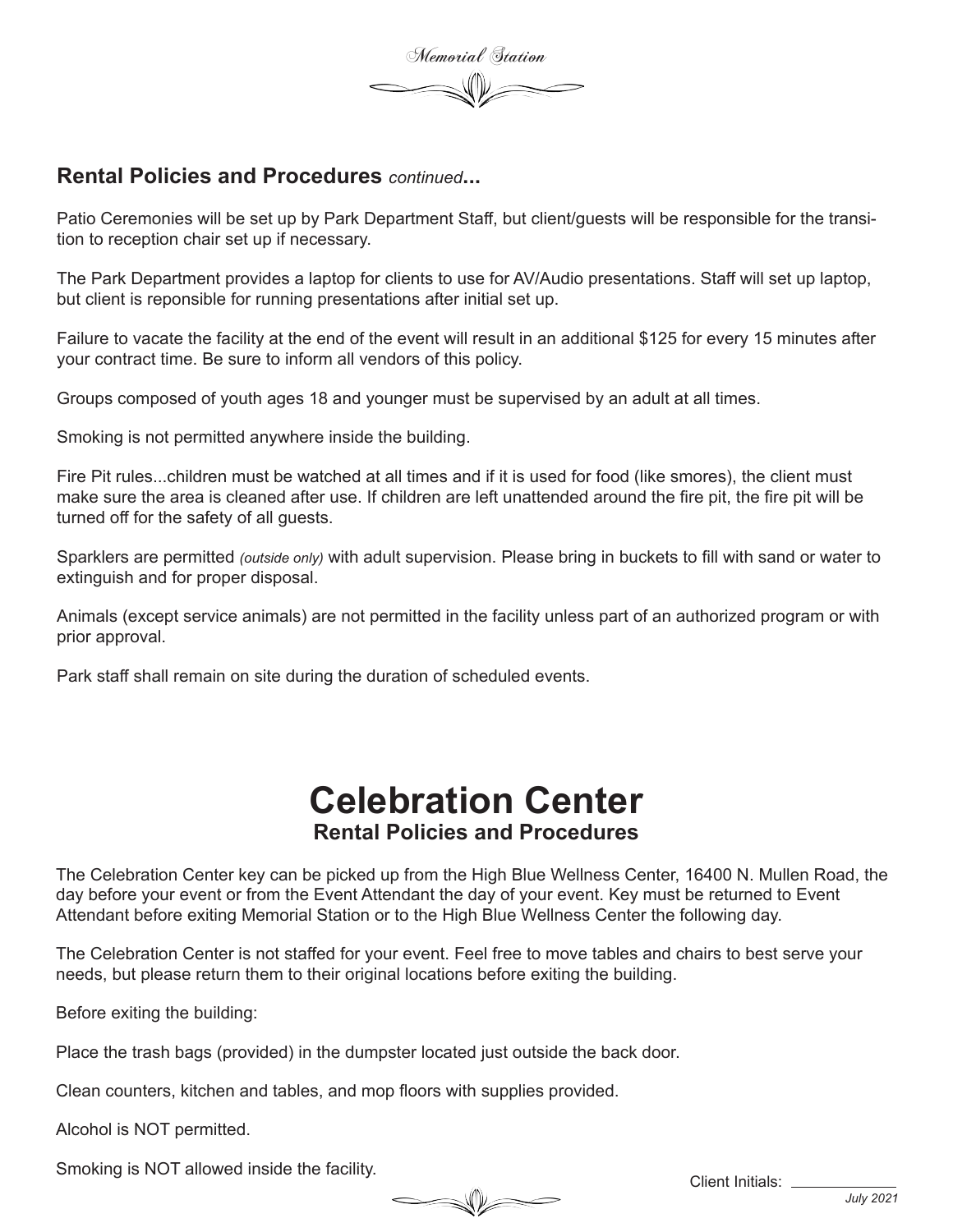Memorial Station

## **Rental Policy Check List**

### **Q** CLEAN UP/SET UP

In order to access the building, clients must have the facility rented. Please make sure to include any set-up time (decorating, DJ/Caterer set up, vendor drop off, etc.) provided on your Reservation Request Form. Clients are responsible for the removal of ALL decorations and personal belongings, rentals, clearing tables of loose trash, and thoroughly cleaning the kitchen. Please leave the kitchen in the condition in which it was found. This includes sweeping and mopping the floor, wiping down appliances inside and out, and discarding leftover food and drink. Failure to thoroughly clean the kitchen may result in the loss of the damage deposit. An additional \$125 per 15 minutes will apply if the start and/or end times are exceeded. All items must be removed from the facilty by the end of the event. We will not be responsible for rented items. They MUST be picked up the day of the event. We will NOT be responsible for the pickup of rental items. Rentals are the responsiblity of the client.

### **Q** RESTRICTIONS

- No nails, push pins, tape, command strips, adhesive, etc. allowed on walls.
- No smoking allowed inside the facility.
- No confetti or loose glitter of any kind allowed inside or outside the facility.
- Use of rice, birdseed, etc. is prohibited inside or outside the facility.
- No hay/straw bales allowed inside the facility.
- Only dripless or votive candles (enclosed in glass) are permitted. No taper candles.
- No candles permitted outside of the facility.
- Dispose of ice in the kitchen sink.

### **Q** FACILITY RENTAL EXIT FORM

Park staff will do a walk through with the contact person at the conclusion of the event to assess damages (stains, policy violations, equipment misuse, etc.) Either the client or the department will make comments if there are any violations. Please designate one (1) contact person who can stay following the event to walk through the facility and complete the Facility Exit Form with your Event Attendant. Both the client (or contact person) and your Event Attendant will then sign the exit form.

### **Q** DUE DATES

All paperwork and final payments are due no later than 21 days prior to the event. The Park Department may not be able to accommodate requested changes after this time. Final payments include the \$250 damage deposit and rental fees are also due.

### q ROOM DIAGRAM

The Park Department will set up and tear down all tables and chairs, except in the case of a patio ceremony. Ceremony seating will be set up for your event, but you and/or your guests will be responsible for moving chairs to accommodate reception seating. Your Event Attendant will assist you.

Available for your use are (32) 60" round tables (seat 6-8), (20) 6'x3' rectangular tables and 300 banquet chairs and (6) 30" high tops. Clients are required to fill out a blank Room Layout sheet provided in the Rental Packet for room set up. Be sure to include your total number of tables and chairs needed for set up.

Primary Contact:

Relationship to Client:  $\blacksquare$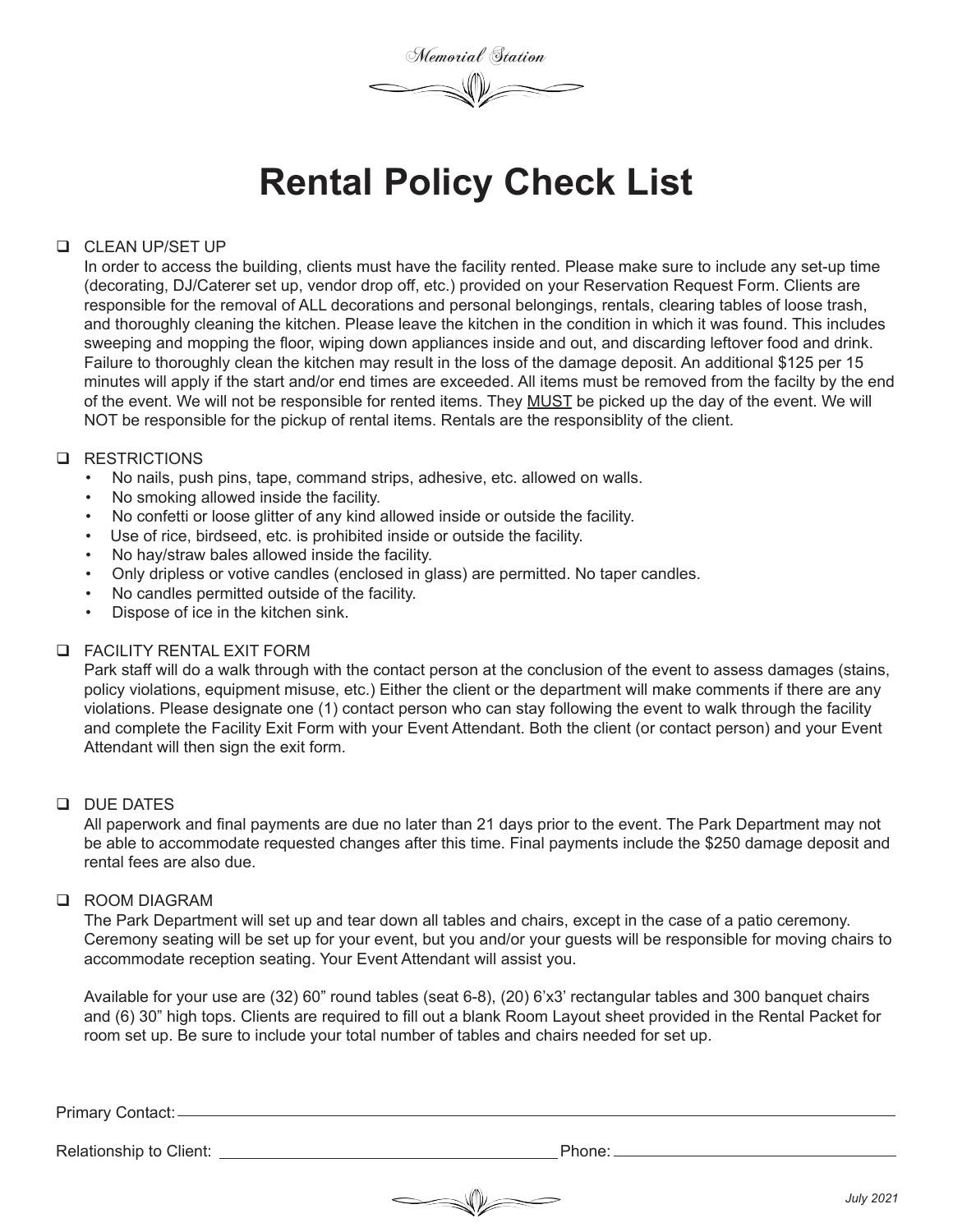Memorial Station

# **Food Caterer Information Sheet and Policies**

Due Date:

| Momerial Ctation Food Cataron Deligion |  |  |
|----------------------------------------|--|--|

Memorial Station Food Caterer Policies:

- 1. The caterer cannot enter the facility until the time designated on the client's agreement.
- 2. The client will be charged \$125 for every 15 minutes the caterer is in the building before or after the time allotted in the agreement.
- 3. Caterers must have a current City of Belton Occupational License City Clerk's office (\$70) if serving food during the event.
- 4. No duct tape, nails, staples, screws, etc., are allowed for use on tables or other equipment.
- 5. No confetti, bird seed, rice, etc. of any kind is allowed inside the facility.
- 6. Only dripless or votive candles (enclosed in glass) are allowed inside the facility.
- 7. If the kitchen is used, it must be cleaned, including the floor swept and mopped before leaving. Cleaning supplies will be provided.
- 8. All supplies, food and drink, must be removed from the kitchen by the end of the rental time.
- 9. The caterer MUST check-out with the Event Attendant before final exit.
- 10. All vendors report directly to the client. Any damages or policy violations will be the client's responsibility.

The Park Department is not responsible for any policy violations by the caterer or client. I understand the above policies.

 $\Box$  Caterer will be delivering only  $\Box$  I will not be using a caterer for this event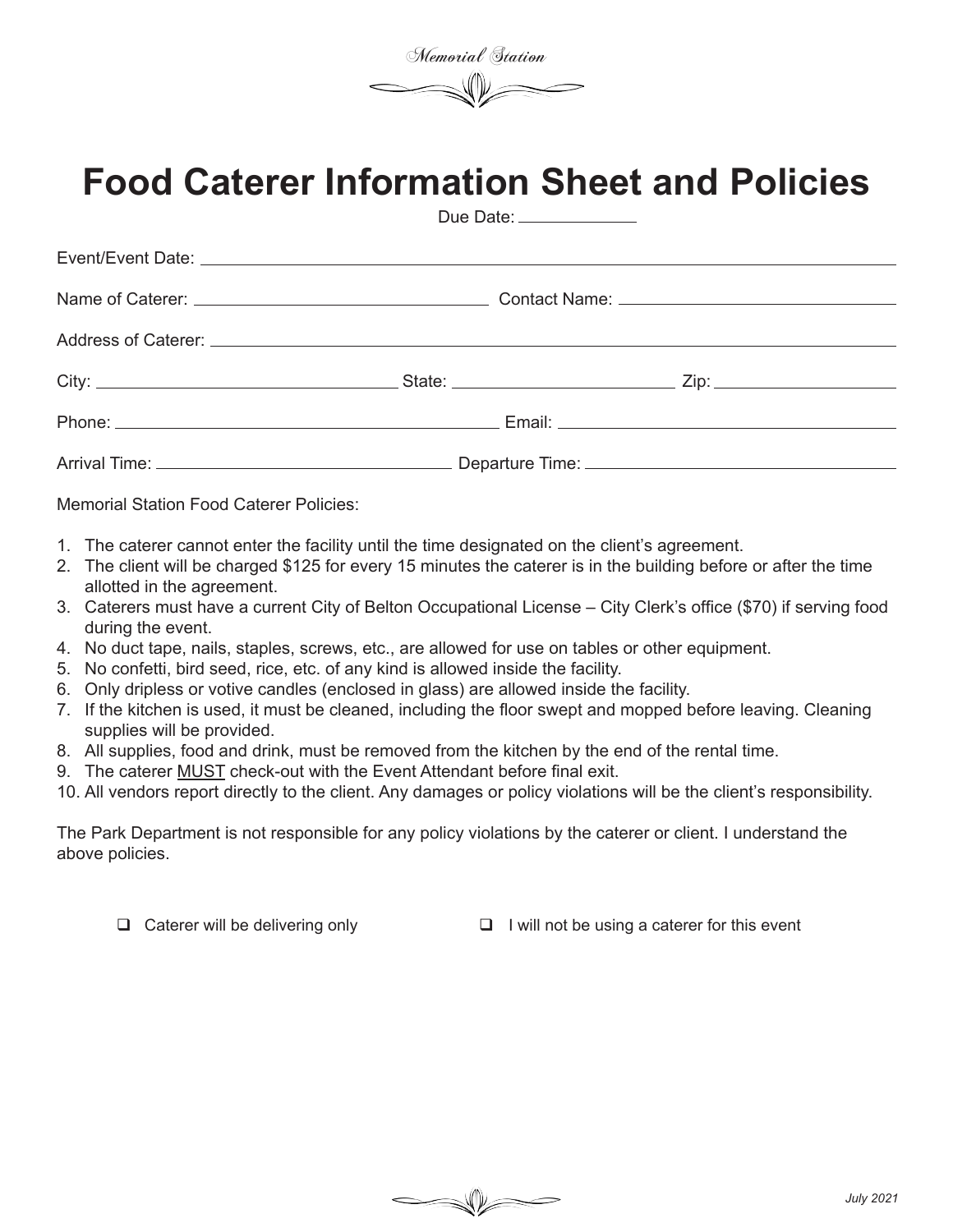Memorial Station

# **Outside Vendor(s) Information Sheet**

Please list all vendors/outside companies that you will be using for your event, including DJ, florist, cake, photographer, transportation, rental companies, etc.

If you have outside rentals with deliveries, Park Department staff must approve drop off and pick up times two weeks prior to event. We cannot store any rentals after your event.

| <b>NAME OF VENDOR</b> | <b>SERVICE PROVIDED</b> | <b>ADDRESS AND/OR EMAIL</b> | <b>PHONE</b> |
|-----------------------|-------------------------|-----------------------------|--------------|
|                       |                         |                             |              |
|                       |                         |                             |              |
|                       |                         |                             |              |
|                       |                         |                             |              |
|                       |                         |                             |              |
|                       |                         |                             |              |
|                       |                         |                             |              |
|                       |                         |                             |              |